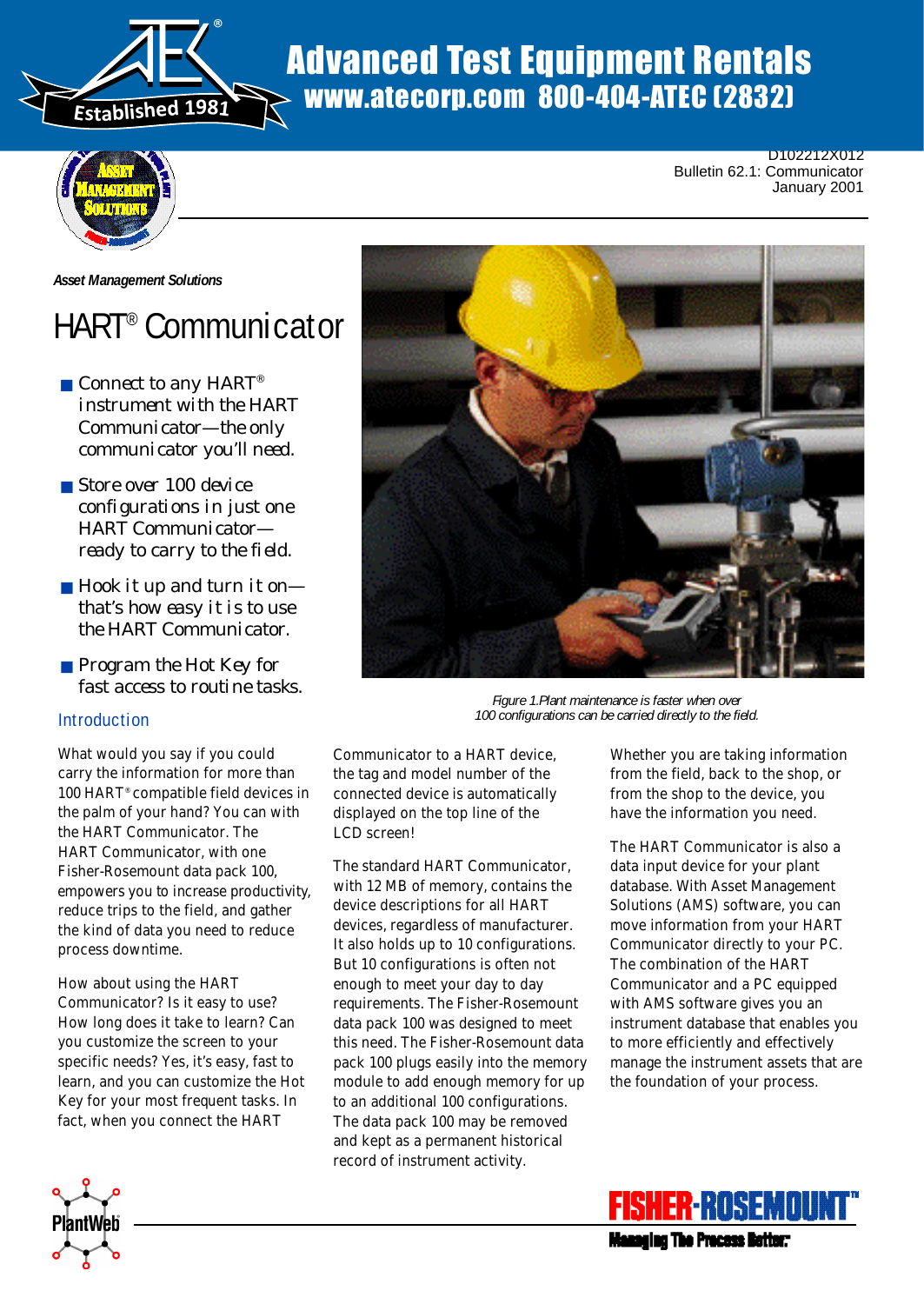## *The only device you'll ever need to get information from your HART instruments.* The Model 275 HART

Communicator has device descriptions built-in for all of the devices in the market today that are HART capable. Period. No matter who makes the device, the HART Communicator can "talk smart"! That means you can reduce your investment in communicators because the HART Communicator takes care of all of your needs. Every maintenance person needs a HART Communicator. It's an investment in productivity.

*Increase productivity with the ability to carry over 100 device configurations to the field.* The Model 275 HART Communicator has the ability to hold up to 10 configurations in the Memory Module. But you told us

you needed more. You needed a way to increase the productivity of your maintenance staff so the number of trips to the field could be reduced. That is why we introduced the Fisher-Rosemount data pack 100. This compact data storage device plugs into the Memory Module and

get it ready....

allows up to an additional 100 configurations to be carried with the HART Communicator. That means that one maintenance person can carry the data for more than 100 field device configurations into the field!

> The data pack 100 is totally modular and self-contained. You can easily exchange

data packs so that you have a permanent, quickly accessible historical record of all of the data for each device in the field.

and upload it....

to your plant network

*Streamline regulatory documentation preparation through access to historic configuration and as found/as left data.* It often takes longer to document what is found in the field than it takes to make a change in the device.

Combine the convenience of the portable handheld with the power of AMS. Use your HART Communicator to upload and download information to and from all of your HART

devices. Use your Asset Management Solutions software to download it....

Start here....

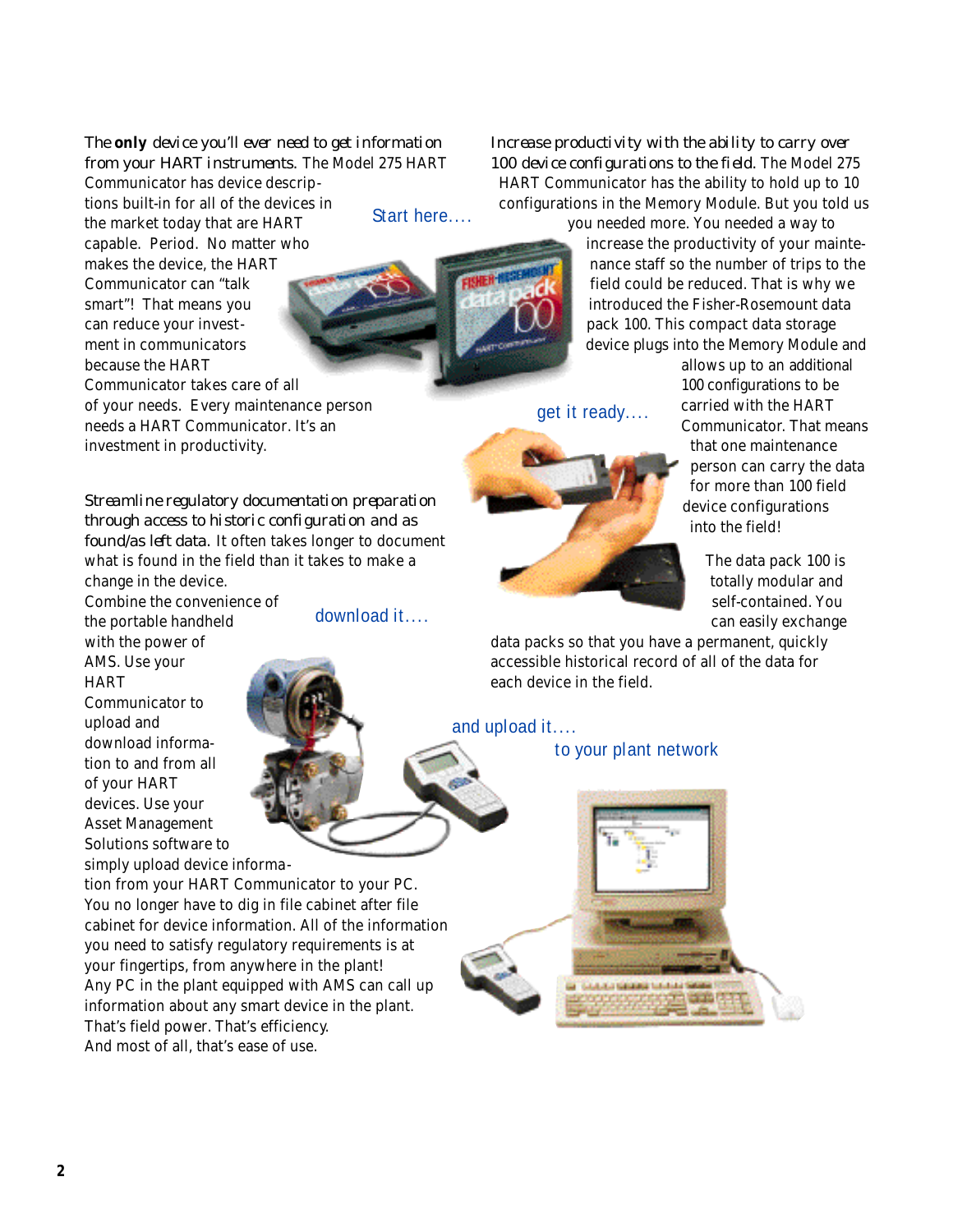## Product Information

#### User Interface

A keypad, liquid crystal display (LCD), and software menu structure make up the HART Communicator user interface. Just press a few buttons to become familiar with the Action Keys and menu structure, and you begin to access all of the functions of your HART devices.



*Figure 2. The HART Communicator provides features that make the communicator fast to learn and easy to use.*

### **LCD**

The LCD is an eight-line by twenty-one character display that provides a window to all the functions of a HART compatible device. When connected to a HART device, the top line of each menu displays the model name of the device and its tag. The bottom line of each menu is reserved for a dynamic label for each function key, F1 through F4. See Figure 3.



*Figure 3. The Online menu along with the Function Keys.*

#### Function Keys

Use the four function keys, marked F1 through F4, located below the LCD to perform software functions as indicated by the dynamic labels. Different labels appear over the four function keys as you move among the various menus. For example, the label **SAVE** appears above the F2 key when device information can be saved, and the label **HELP** appears above the F1 key when access to online help is available. See Figure 3.

#### Online Menu

When connected to a HART compatible device, simply press the On Key to display the online menu. This menu normally contains the most critical information about the connected device and your measurement, including:

- User-defined Tag
- Actual Input (process variable)
- Actual Analog Output
- Lower Range Value (LRV)
- Upper Range Value (URV)

#### Action Keys

Six Action Keys promote easy navigation through the menu structure. See Figure 4.



*Figure 4. Action Keys.*

#### Hot Key

Customize the Hot Key to quickly access a menu of your most frequently performed online tasks. The Hot Key Menu is a user-definable menu containing one permanent option, Range Values. Range Values provides quick access to rerange capability. Up to 19 of your frequently performed tasks can also be added to this menu. These tasks, stored even when the communicator is off, are always readily available by simply pressing the Hot Key.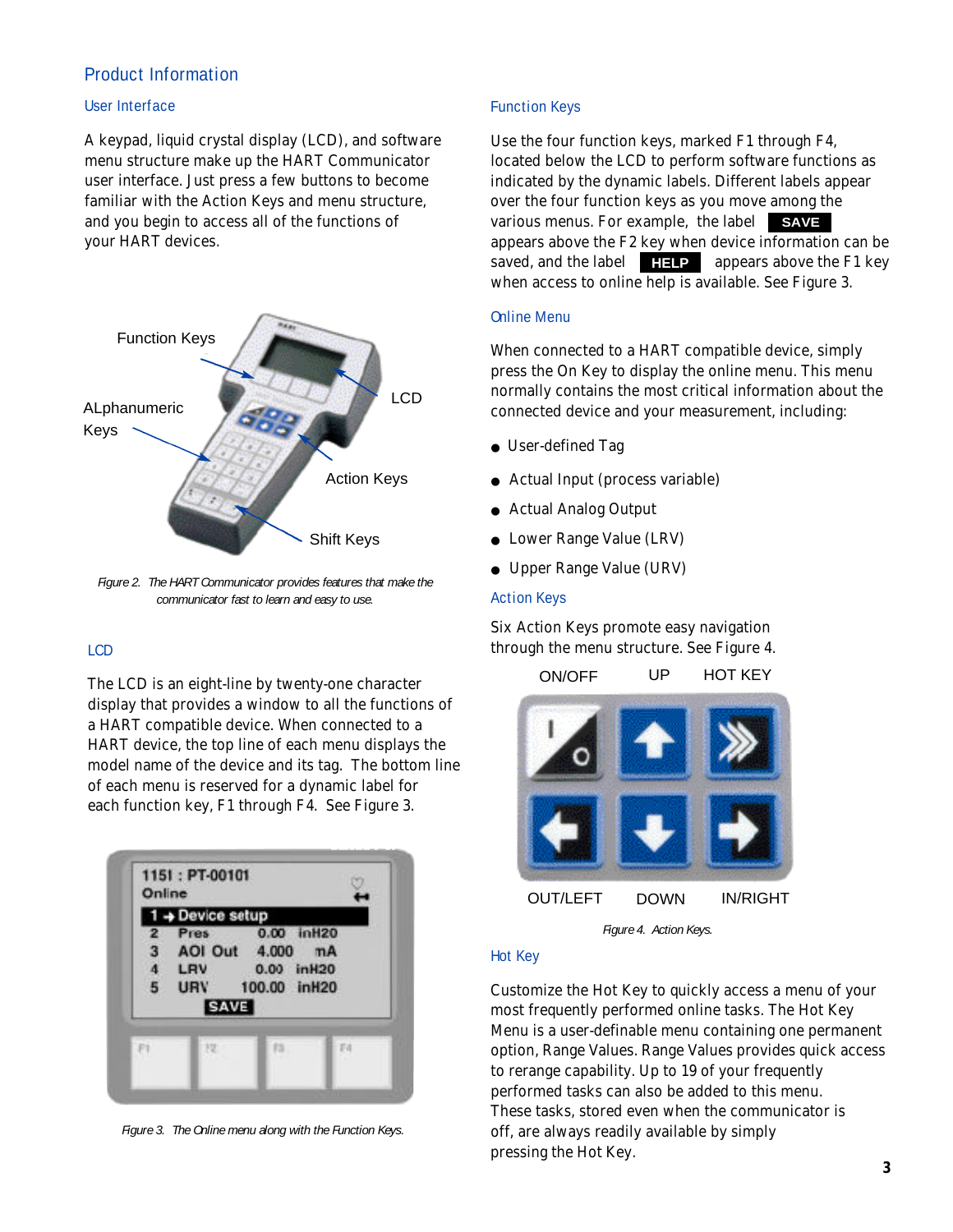#### Simulation Mode

The HART Communicator provides a mode that allows you to simulate an online connection to a specific HART compatible device. The simulation mode is a training tool that enables you to become familiar with a device before configuring it in a critical environment. Access the simulation mode through the Utility Menu.

#### Save

Save allows you to quickly store the current configuration data under the current Tag, Descriptor, or Name by pressing the F2 key when **SAVE** appears as a dynamic label. Save As lets the user store configuration data under a user-specified Name Location (Memory Module or Fisher-Rosemount data pack 100) and Data Type (Standard, Partial or Full). Data may be stored in the Memory Module or in the removable data pack as a portable, nonvolatile file.

#### Data Type

The HART Communicator allows you to specify which variables to save under the current configuration. The three choices are:

- *Standard*—The set of all editable variables defining a new device configuration.
- *Partial*—The set of all marked device variables.
- *Full*—The set of all variables.

*Note: It is necessary to save a full configuration if the data is to be transferred to AMS.*

#### Polling

The HART protocol allows for the connection of multiple HART devices on a single twisted pair of wires, or over leased telephone lines. This concept is known as "multidropping". A single HART Communicator can interface with multiple devices on one transmission line. Communication between a host and a multidropped device takes place digitally, with the analog output fixed. In a multidrop installation, each device is identified by a unique address (1-15). Use the Auto Poll option to direct the HART Communicator to search for a connected device at an address other than zero. When Auto Polling is on, the communicator finds every device in the loop and lists them by tag.

#### Hazardous Locations Certifications

The HART Communicator meets the Intrinsic Safety requirements of the listed regulatory agencies. Selecting one of the Hazardous Locations Certification options provides for the required labeling and information on the HART Communicator The approval options currently offered include:

● (BASEEFA)/CENELEC - Intrinsic Safety Certification



● Factory Mutual (FM) - Intrinsic Safety Approval



Canadian Standards Association (CSA) -Intrinsic Safety Approval



#### Memory Module

The Memory Module is programmed with the operating system software and the application software for a desired set of HART compatible devices. This allows you to easily expand the capability of your HART Communicator as new field devices and product enhancements become available. The Memory Module also stores device configuration data for up to 10 HART compatible devices.



**Memory Module Fisher-Rosemount data pack 100**

#### Fisher-Rosemount data pack 100

The data pack 100 allows the user to store up to 100 device configurations in removable, nonvolatile memory. Users can easily store configuration data for all their HART devices on a small number of data packs. Each data pack easily fits in the palm of your hand or shirt pocket. The data pack is installed at the top end of the memory module and can be simply accessed by removing the battery pack.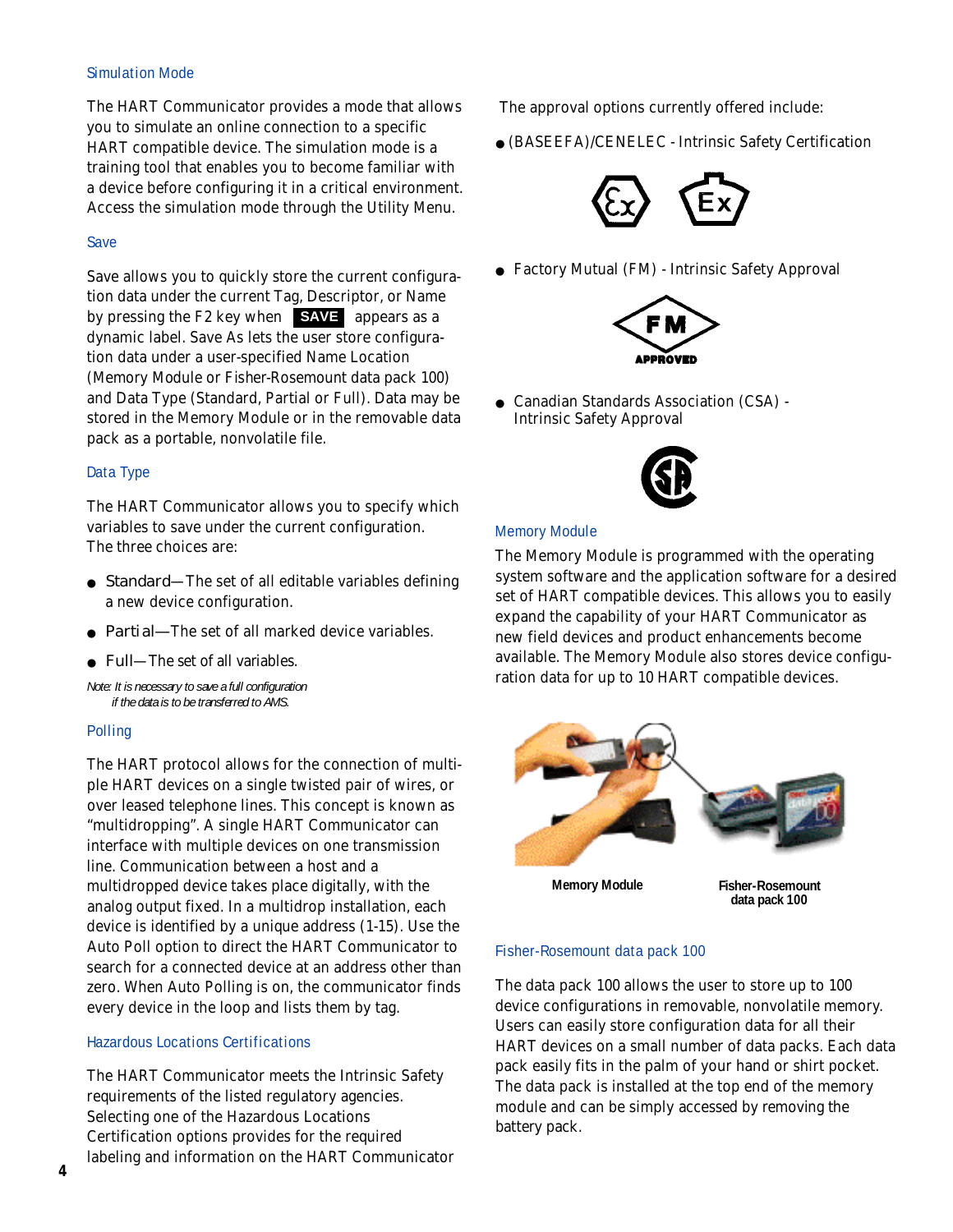## Specifications

#### *Memory*

*Program (and Device Descriptions):*  12 MB (standard).

*Program (and Device Descriptions):*  4 MB (optional).

*Transmitter data (standard):* 2 KB.

*Transmitter data (optional data pack 100):* 32 KB removable nonvolatile memory.

*Battery Pack Option*

Battery holder for 5 disposable AA 1.5 V batteries.

Rechargeable Ni-Cad battery pack.

*Recharger Service and Plug Type*

110/120 VAC, 50/60 Hz, U.S. plug. 220/230 VAC, European plug. 220/230 VAC, U.K. plug.

*Microprocessors*

32-bit Motorola type 68331. 8-bit Motorola type 68HC705.

| Connections             |                                                  |  |
|-------------------------|--------------------------------------------------|--|
| $I$ eadset:             | Two 4 mm banana<br>plugs.                        |  |
| <b>Battery Charger:</b> | 2.1 mm coaxial<br>power connector<br>(optional). |  |
| Serial port:            | 9-pin D-subminiature<br>socket.                  |  |
| <b>Memory Module:</b>   | 26-pin, 2-row, 0.1<br>inch pitch connector.      |  |



Battery Charger Jack ("IT Option only)

## Performance Specifications

*Operating Limits*

32 to  $122^{\circ}$  F (0 to  $50^{\circ}$ C).

*Storage Limits*

-4 to  $158^{\circ}$  F (-20 to 70 $^{\circ}$ C).

*Humidity Limits*

Operates in 0-95% relative humidity under noncondensing conditions over the entire operating range of 32 to 122 oF (0 to  $50^{\circ}$ C).

*Hazardous Locations Certification*

*British Approvals Service for Electrical Equipment in Flammable Atmospheres (BASEEFA/CENELEC) Intrinsic Safety Certification:*

I1 EEx ia IIC T4 (Tamb =  $50^{\circ}$ C) Certificate No. EX 92C2516

*Factory Mutual (FM) - Intrinsic Safety Approval:*

I5 Intrinsically Safe for Class I, Division 1, Groups A, B, C, and D; Non- Incendive for Class I, Division 2, Groups A, B, C, and D.

*Canadian Standards Association (CSA) - Intrinsic Safety Approval* 

I6 Class 2258 03; Process Control Equipment - Intrinsically Safe and Non-Incendive Systems; For Hazardous Locations. Products Class I, Groups A, B, C and D.

*Electromagnetic Compatibility (EMC)*

*\*EMC compliant only when the CE logo appears on both the keypad assembly and Memory Module.* EN50081-1:1992

EN50082-1:1992

## Physical Specifications

*Display*

8-line by 21-character (128 by 64 pixels) liquid crystal display.

*Keypad*

25 large keys including 6 Action Keys, a complete alphanumeric keypad, 4 softwaredefined Function Keys; membrane design with tactile feedback.

*Weight*

Approximately 3 lb (1.4 kg) with a Ni-Cad battery pack.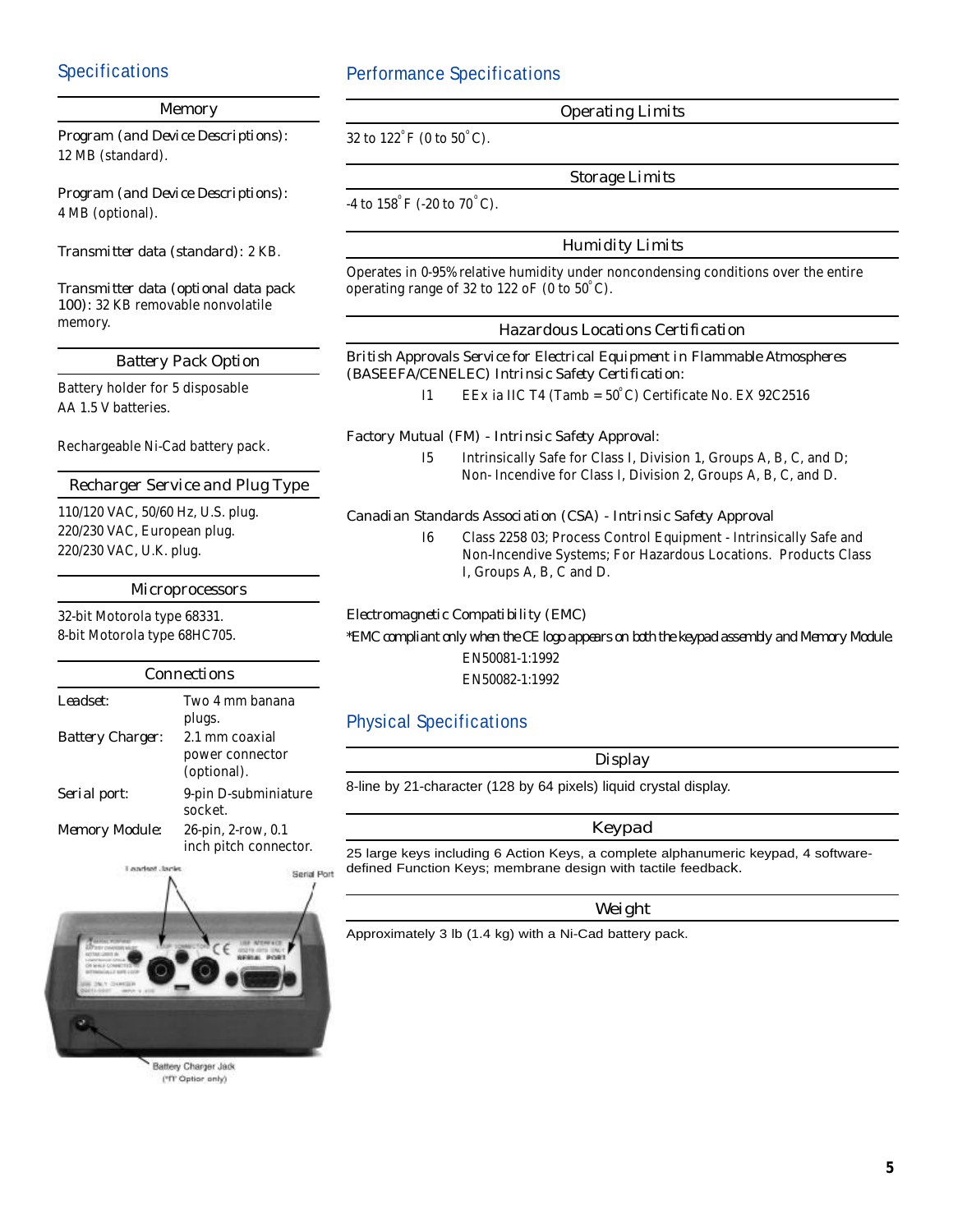#### Still undecided? Let us tell you more...

The HART Communicator is the key to unlocking the power of your intelligent instruments. But configuration, calibration, and maintenance of intelligent devices in the field is only a small part of your job. You have to plan your maintenance schedule, meet the day-to-day demands of problems in the field that simply don't allow you time for preventative maintenance, and you still have another challenge—keeping accurate records of what you have done. This is the most time consuming part of your job. In fact some days you spend more time documenting what you have done than you spent doing it!

That's why Fisher-Rosemount has created Asset Management Solutions (AMS) software. This revolutionary software is more than just a database of information about your field devices, it is a tool to help you manage the process better. You can simply drag and drop information from your connected HART Communicator directly into your database. The software does the rest. You have instant access to all devices. And, with all device data at your fingertips, you can configure devices quickly, download them to your HART Communicator and be ready to head out to the field. What could be easier?

Ask your Fisher-Rosemount Sales Representative to tell you more about AMS applications and how to put them to work for you.



*Simply drag and drop information from the HART Communicator to the Asset Management Solutions database or download data to the HART Communicator and be ready to take information to the field!*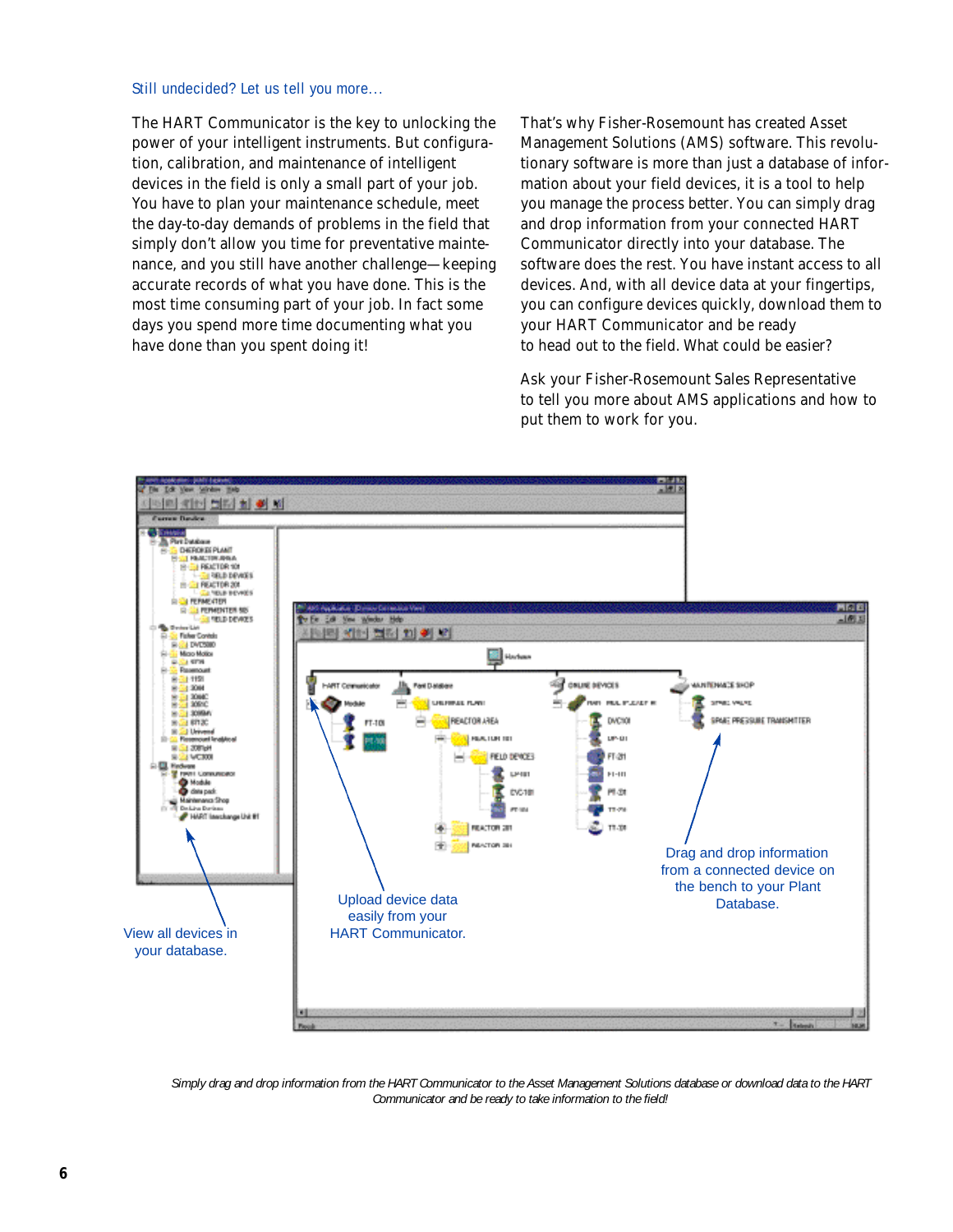## Spare Parts

|                                  | <b>Part Number</b> | <b>Description</b>                                    |
|----------------------------------|--------------------|-------------------------------------------------------|
|                                  |                    |                                                       |
| ②                                | 00275-0003-0700    | Memory Module 12 MB (Standard)                        |
| $\overline{\textcircled{2}}$     | 00275-0003-0300    | Memory Module 4 MB                                    |
| $\overline{\circledS}$           | 00275-0006-0100    | Fisher-Rosemount data pack 100                        |
|                                  | 00275-0007-0001    | Recharger 220/230 VAC (U.K. plug)                     |
|                                  | 00275-0007-0002    | Recharger 220/230 VAC (European plug)                 |
|                                  | 00275-0007-0003    | Recharger 100/120 VAC, 50/60 Hz (U.S. plug)           |
| $^{\circledR}$                   | 00275-0093-0001    | Lead Set with connectors                              |
| $\overline{\circledS}$           | 00275-0094-0001    | Hanger (mounts on belt clip)                          |
| $\overline{\bigcirc}$            | 00275-0095-0001    | Belt Clip with screws                                 |
| $\overline{\textcircled{\circ}}$ | 00275-0096-0001    | Ruggedized 250 Ohm Load Resistor                      |
| $\overline{\circledcirc}$        | 00275-0100-0001    | Carrying Case                                         |
| $\overline{\mathbb{O}}$          | 00275-1070-0100    | AA Alkaline Battery Pack for Code I0<br>(No approval) |
| $\overline{\bigcirc}$            | 00275-0170-0101    | AA Alkaline Battery Pack for Code I1<br>(CENELEC)     |
| $\bigcirc$                       | 00275-0170-0102    | AA Alkaline Battery Pack for Code I5<br>(FM)          |
| $\overline{\mathbb{O}}$          | 00275-0170-0103    | AA Alkaline Battery Pack for Code I6<br>(CSA)         |
| $\overline{\bigcirc}$            | 00275-0171-0100    | Ni-Cad Battery Pack for Code I0<br>(No approval)      |
| $\bigcirc$                       | 00275-0171-0101    | Ni-Cad Battery Pack for Code I1<br>(CENELEC)          |
| $\bigcirc$                       | 00275-0171-0102    | Ni-Cad Battery Pack for Code I5<br>(FM)               |
| $\bigcirc$                       | 00275-0171-0103    | Ni-Cad Battery Pack for Code I6<br>(CSA)              |
|                                  | 00275-8026-0002    | Pocket Size Manual                                    |
|                                  | 00275-0013-0001    | PC Communication Adapter <sup>(1)</sup>               |
|                                  | 00275-8072-0001    | PC Cable (DB9 to DB25) (1)                            |



*(1) Requires Asset Management Solutions (AMS) Software with 275 Interface Kit Option.*